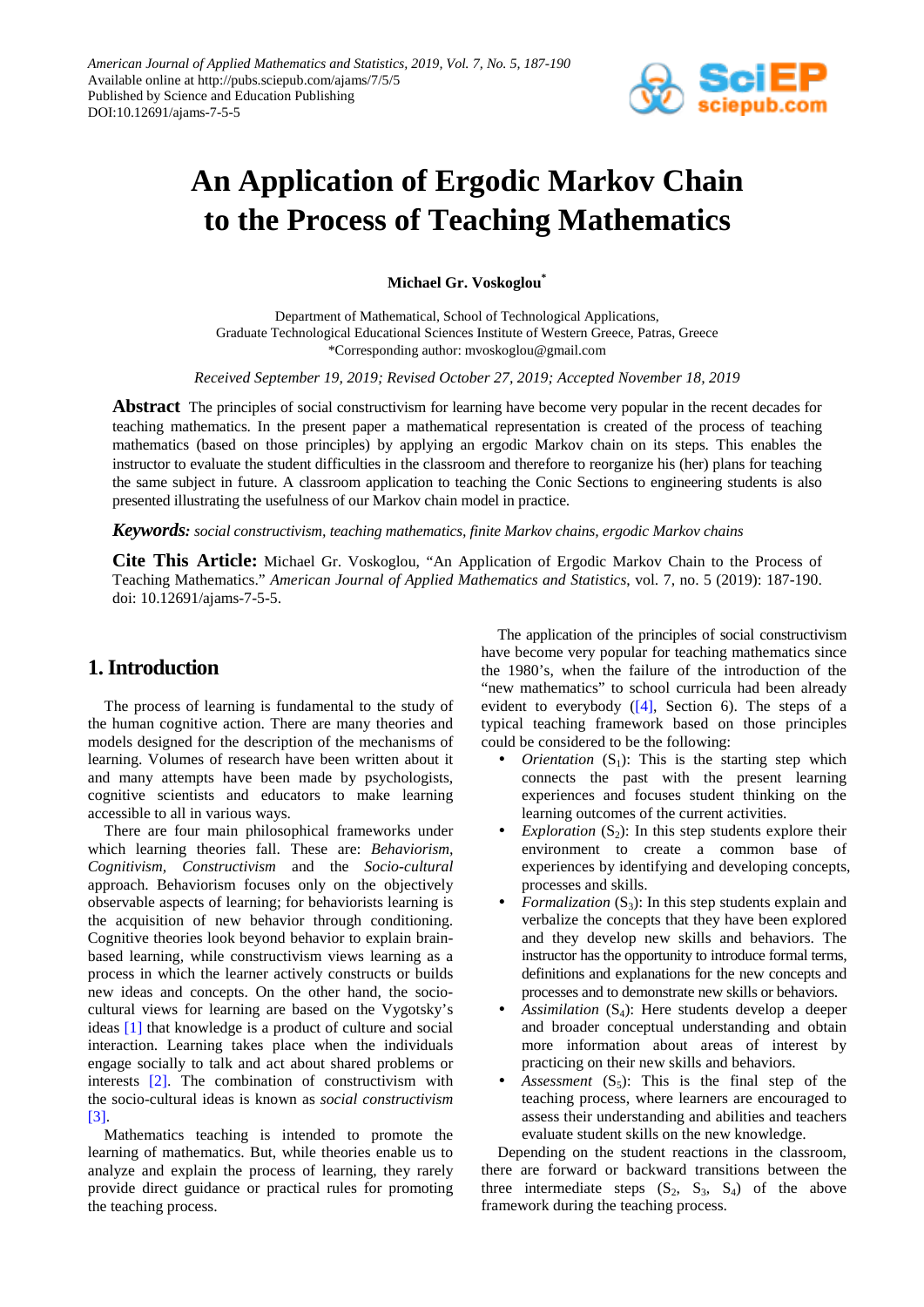It is of worth noticing that those three steps are actually the Polya's *consecutive phases* for teaching mathematics with the method of *discovery* [\[5\],](#page-3-4) which is highly based on *active learning*. The last one is an idea adopted from Piaget, who is considered to be the forerunner of the constructivism, although the corresponding theory was formally introduced by von Clasersfeld [\[6\].](#page-3-5)

The consecutive phases and the active learning are the first two of the Polya's three famous *axioms of learning*  [\[7\],](#page-3-6) for which he used to say that they are not of his own conception, but they have been derived through the experience of centuries. The third axiom is the *best motivation* (a problem, a real life situation, a story, etc.), which is connected to the step of orientation  $(S_1)$  and has to do with the suitable "learning situation" that has to be created by the instructor connecting the previous to the new knowledge and increasing the student interest about it.

The objective of the paper at hands is to create a mathematical representation of the process of teaching mathematics by applying an *ergodic Markov chain* on the steps of the previous teaching framework. The rest of the paper is formulated as follows: In Section 2 the necessary for our purposes information from the theory of ergodic Markov chains is presented. In Section 3 the Markov chain model is developed and through it some measures are obtained for evaluating the student difficulties in the classroom during the teaching process. An application of the model is presented in Section 4 and the paper closes with the conclusions and some hints for future research that are stated in Section 5.

#### **2. Ergodic Markov Chains**

It is recalled that a *Markov chain (MC)* is a stochastic process that moves in a sequence of steps (phases) through a set of states and has a *one-step memory.* In other words, the probability of entering a certain state in a certain step depends on the state occupied in the previous step and not in earlier steps. This is known as the *Markov property*. However, for being able to model as many real life situations as possible by using MCs, one could accept in practice that the probability of entering a certain state in a certain step, although it may not be completely independent of previous steps, it mainly depends on the state occupied in the previous step [\[8\].](#page-3-7) 

When the set of states of a MC is a finite set, then we speak about a *finite MC.* Let us consider a finite MC with *n* states, say  $S_1$ ,  $S_2$ , ...,  $S_n$ , where n is a non negative integer,  $n \geq 2$ . Denote by  $p_{ij}$  the *transition probability* from state  $S_i$  to state  $S_i$ , i, j = 1, 2,..., n; then the matrix  $A = [p_{ij}]$ is called the *transition matrix* of the MC. Since the transition from a state to anyone of the other states (including its self) is the certain event, we have that

$$
p_{i1} + p_{i2} + \dots + p_{in} = 1, \text{ for } i = 1, 2, \dots, n. \tag{1}
$$

The row-matrix  $P_k = [p_1^{(k)} p_2^{(k)} ... p_n^{(k)}]$ , known as the *probability vector* of the MC, gives the probabilities  $p_i^{(k)}$ for the MC to be in state *i* at step *k*, for  $i = 1, 2, \ldots$ , n and  $k = 0, 1, 2, \ldots$  Obviously we have again that

$$
p_1^{(k)} + p_2^{(k)} + \dots + p_n^{(k)} = 1.
$$
 (2)

It is well known  $([9]$ , Chapter 2, Proposition 1) that  $P_{k+1} = P_k A$  (3), for all non negative integers k. Therefore a straightforward induction on *k* gives that

$$
P_k = P_0 A^k \tag{3}
$$

for all integers  $k \geq 1$ .

Formula (4) enables one to make *short run* forecasts for the evolution of the various situations that can be represented by a finite MC.

In practical applications we usually distinguish between two types of finite MCs, the *absorbing* and the *ergodic* ones. In recent works we had the opportunity to apply the theory of the absorbing MCs to problem-solving [\[10\]](#page-3-9) and to the Bloom's taxonomy for learning [\[11\].](#page-3-10) Here we are going to apply the theory of ergodic MCs for representing the process of teaching mathematics.

A MC is said to be an *ergodic MC (EMC),* if it is possible to go between any two states, not necessarily in one step. It is well known [\(\[12\],](#page-3-11) Theorem 5.1.1) that, as the number of its steps tends to infinity (*long run*), an EMC tends to an *equilibrium situation*, in which the probability vector  $P_k$  takes a constant price  $P = [p_1 p_2 \dots p_n]$ , called the *limiting probability vector* of the EMC.

Therefore, as a direct consequence of equation (3), the equilibrium situation is characterized by the equation

$$
P = PA \tag{4}
$$

with  $p_1 + p_2 + \ldots + p_n = 1$ .

The entries of *P* express the probabilities of the EMC to be in each of its states in the long run, or in other words the importance (gravity) of each state of the EMC.

Let us now demote with  $m_{ij}$  the mean number of times in state  $S_i$  between to successive occurrences of the state  $S_i$ , i, j = 1, 2, ..., n. It is well known then that

$$
m_{ij} = \frac{p_i}{p_j} \tag{5}
$$

where *Pi* and *Pj* are the corresponding limiting probabilities ( $[12]$ , Theorem 6.2.3).

#### **3. The EMC Model**

We introduce a finite MC with states the steps  $S_1$ ,  $S_2$ ,  $S_3$ ,  $S_4$  and  $S_5$  of the teaching framework described in our introduction. It is assumed that, when the teaching process of a certain mathematical topic is finished, then the instructor begins the teaching of a new topic. This means that the MC moves from state  $S_5$  back to its starting state  $S_1$  and the same process is repeated. Therefore, its flow-diagram is that shown in Figure 1.



**Figure 1.** The flow diagram of the MC

From Figure 1 it becomes evident that we have an EMC with transition matrix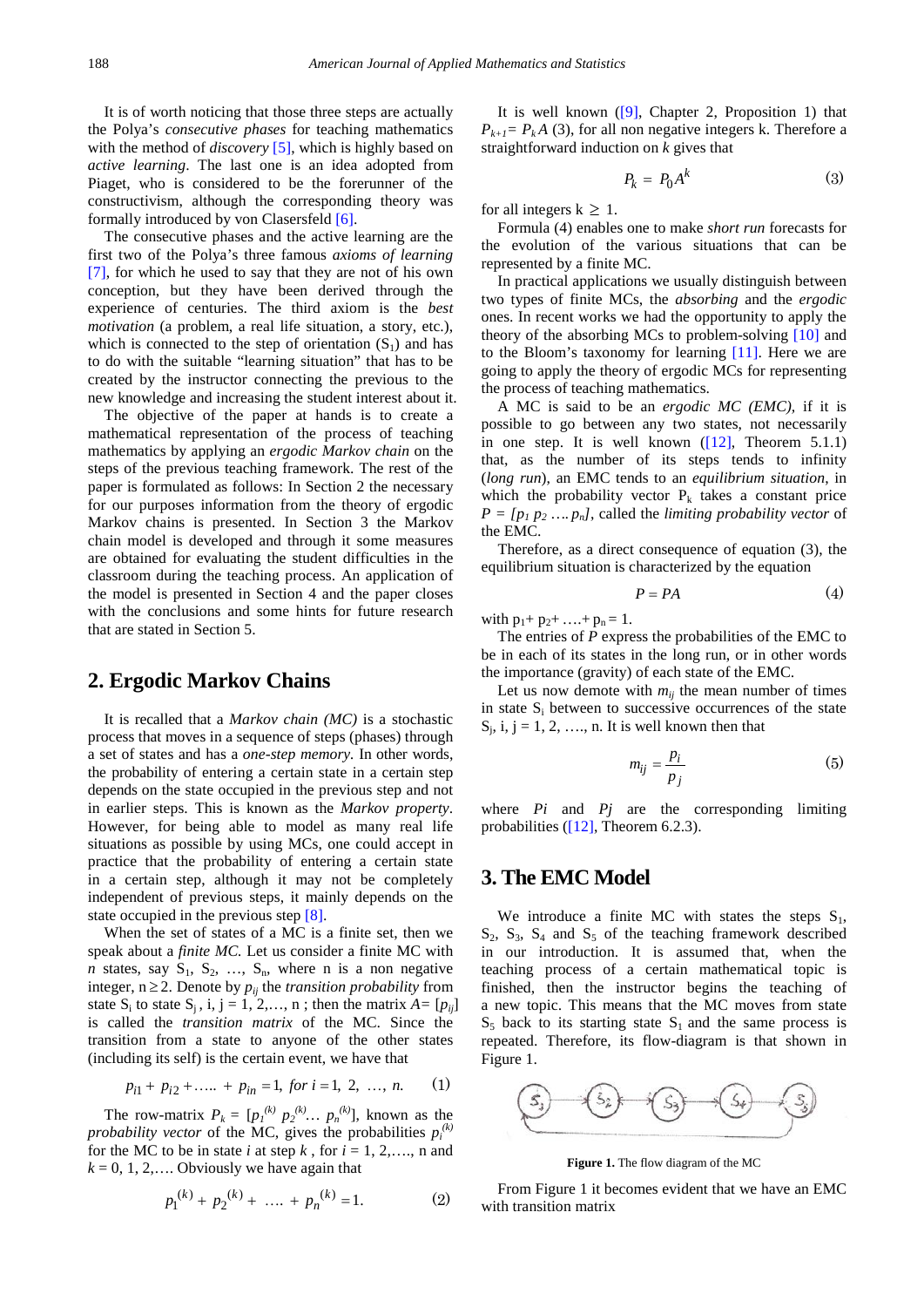$$
\begin{array}{cccccc}\n & S_1 & S_2 & S_3 & S_4 & S_5 \\
S_1 & 0 & 1 & 0 & 0 & 0 \\
S_2 & 0 & 0 & 1 & 0 & 0 \\
A = S_3 & 0 & p_{32} & 0 & p_{34} & 0 \\
S_4 & 0 & 0 & p_{43} & 0 & p_{45} \\
S_5 & 1 & 0 & 0 & 0 & 0\n\end{array}
$$

with  $p_{32} + p_{34} = p_{43} + p_{45} = 1$ .

Therefore, equation (5) gives that

$$
\begin{aligned} & \begin{bmatrix} p_1 & p_2 & p_3 & p_4 & p_5 \end{bmatrix} \\ & = \begin{bmatrix} p_1 & p_2 & p_3 & p_4 & p_5 \end{bmatrix} A \\ & = \begin{bmatrix} p_5 & p_1 + p_3 p_{32} & p_2 + p_4 p_{43} & p_3 p_{34} & p_4 p_{45} \end{bmatrix} \end{aligned}
$$

Consequently it turns out that

$$
p_1 = p_5, p_2 = p_1 + p_3 p_3, p_3 = p_2 + p_4 p_4, \tag{6}
$$
  

$$
p_4 = p_3 p_3, p_5 = p_4 p_4, \tag{6}
$$

Adding by members the first four of the equations (6) one finds that

$$
p_1 + p_2 + p_3 + p_4
$$
  
=  $p_5 + p_1 + p_3 p_3 + p_2 + p_4 p_4 + p_3 p_3$   
 $\Leftrightarrow p_3 + p_4 = p_5 + p_3 (p_3 + p_3 + p_4 p_4)$   
 $\Leftrightarrow p_4 = p_5 + p_4 p_4$   
 $\Leftrightarrow p_4 (1 - p_4) = p_5 \Leftrightarrow p_4 p_4 = p_5.$ 

Therefore, the fifth of the equations (6) is equivalent to the rest of them.

Consider now the linear system L of the first four of equations (6) and of the equation  $p_1+p_2+p_3+p_4+p_5=1$ . It is straightforward to check that the determinant of L is equal to

$$
D = \begin{vmatrix} 1 & 0 & 0 & 0 & -1 \\ 1 & -1 & p_{32} & 0 & 0 \\ 0 & 1 & -1 & p_{43} & 0 \\ 0 & 0 & p_{34} & -1 & 0 \\ 1 & 1 & 1 & 1 & 1 \end{vmatrix}
$$
  
= -4 + 3p\_{43}p\_{34} + 2p\_{32} - p\_{34}.

Also

$$
D_{p_1} = \begin{vmatrix} 0 & 0 & 0 & 0 & -1 \\ 0 & -1 & p_{32} & 0 & 0 \\ 0 & 1 & -1 & p_{43} & 0 \\ 0 & 0 & p_{34} & -1 & 0 \\ 1 & 1 & 1 & 1 & 1 \end{vmatrix}
$$
  
= -1 + p\_{43}p\_{34} + p\_{32}.

Therefore, by the Cramer's rule one finds that

$$
p_1 = \frac{D_{p_1}}{D} = \frac{-1 + p_{43}p_{34} + p_{32}}{-4 + 3p_{43}p_{34} + 2p_{32} - p_{34}} = p_5.
$$
 (7).

In the same way one finds that

$$
P_2 = \frac{p_{43}p_{34} - 1}{D}, P_3 = -\frac{1}{D}, P_4 = -\frac{p_{34}}{D}.
$$
 (8)

Furthermore, since  $S_1$  is the starting state of the EMC, with the help of equation (6) it becomes evident that the sum

$$
m = m_{15} + m_{25} + m_{35} + m_{45}
$$
  
=  $\frac{p_1 + p_2 + p_3 + p_4}{p_5} = \frac{1 - p_5}{p_5}$  (9)

gives the mean number of steps of the EMC between two successive occurrences of the state  $S_5$ , i.e. the mean number of steps for the completion of the process of teaching a subject matter in the classroom.

It becomes also evident that the bigger is *m*, the more the student difficulties in the classroom during the teaching process. Another factor of the student difficulties is the total time spent for the completion of the teaching process. However, the time is usually fixed in a formal teaching procedure in the classroom, which means that in this case *m* is the unique factor measuring the student difficulties.

#### **4. A Classroom Application**

The following application took place recently at the Graduate Technological Educational Institute of Western Greece, when the Conic Sections were taught to a group of engineering students. Five teaching hours were spent in total on the subject for teaching the circle, the ellipse, the parabola, the hyperbola and the general equation of the Conic Sections. At the end of the teaching process, where the teaching framework of our introduction based on the principles of social constructivism was followed, a number of exercises and problems analogous to those solved in the classroom were given to students on the purpose of checking at home their understanding of the subject. A week later a written test was performed in the classroom enabling the instructor to assess the student progress.

Another important thing remaining for the instructor was to evaluate the student difficulties during the teaching process, which could help him in reorganizing properly his plans for teaching the same subject in future. This was succeeded with the help of the above developed EMC representation of the teaching process in the following simple way:

The instructor noticed that the student reactions during the teaching process for Conic Sections led to 10 in total transitions of the discussion from state  $S_3$  (formalization) back to state  $S<sub>2</sub>$  (exploration), which gives a mean number of 2 transitions per teaching hour. Therefore, since from state  $S_2$  the chain moves always to  $S_3$  (Figure 1), we have a mean number of 3 transitions from  $S_2$  to  $S_3$  per teaching hour. The instructor also counted 15 transitions from  $S_4$ (assimilation) back to  $S_3$ , i.e. a mean number of 3 transitions per teaching hour. . Therefore, since from state  $S_3$  the chain moves always to state  $S_4$  (Figure 1), we have a mean number of 4 transitions from  $S_3$  to  $S_4$  per teaching hour. Consequently, we had a mean number of  $3+3 = 6$  in total "arrivals" to  $S_3$ , 2 "departures" from  $S_3$  to  $S_2$  and 4

"departures" from S<sub>3</sub> to S<sub>4</sub>. Therefore  $p_{32} = \frac{2}{6}$  and  $p_{34} = \frac{4}{6}$ .

.

In the same way one finds that 
$$
p_{43} = \frac{3}{4}
$$
 and  $p_{45} = \frac{1}{4}$